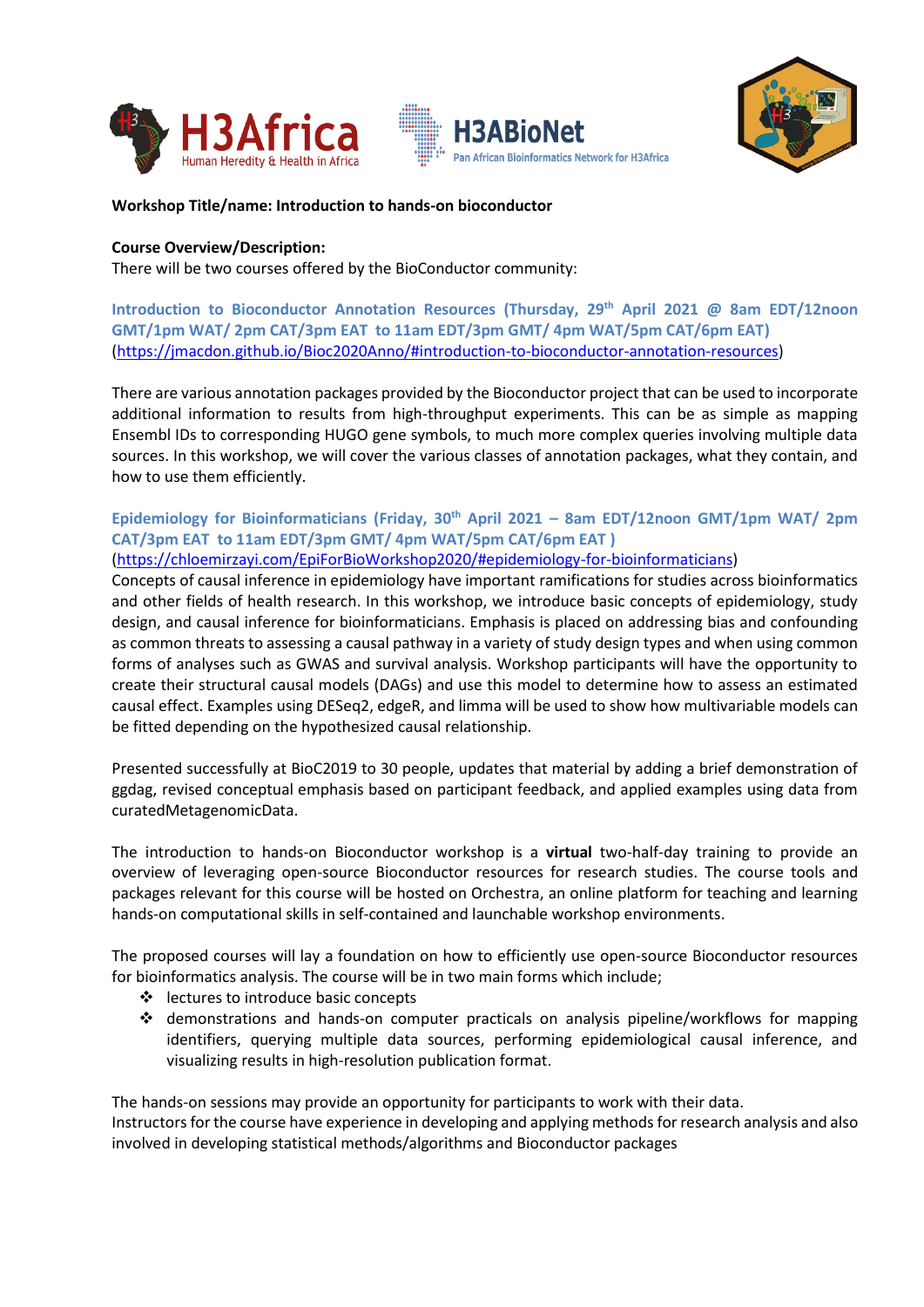





**Instructors:**



**Chloe Mirzayi Data Scientist chloe.mirzayi@sph.cuny.edu City University of New York School of Public Health**

Chloe Mirzayi, MPH is a doctoral candidate in Epidemiology at the City University of New York (CUNY) Graduate School of Public Health and Health Policy and Data Scientist at the CUNY Institute for Implementation Science in Population Health (ISPH). She has experience designing, implementing, and maintaining data collection, management, and curation tools on a variety of projects ranging from large national cohort studies to RCTs in topics related to COVID-19, microbiome, HIV, substance use, and mental health. Her research interests are focused on the role of the microbiome on human health, causal inference in microbiome research, and improving the epidemiological rigor of health and bioinformatics research.

Chloe's dissertation research will focus on the impact of antibiotics on the human gut microbiome. Her mentor and dissertation committee chair is CUNY ISPH Investigator Dr. Levi Waldron.



**Levi Waldron Associate Professor [LEVI.WALDRON@SPH.CUNY.EDU](mailto:LEVI.WALDRON@SPH.CUNY.EDU) City University of New York, Graduate School of Public Health and Health Policy**

Dr. Levi Waldron is an Associate Professor of Epidemiology and Biostatistics at the CUNY Graduate School of Public Health and Health Policy in New York. He completed a PhD at the University of Toronto and postdoctoral training at the Harvard School of Public Health and Dana-Farber Cancer Institute. His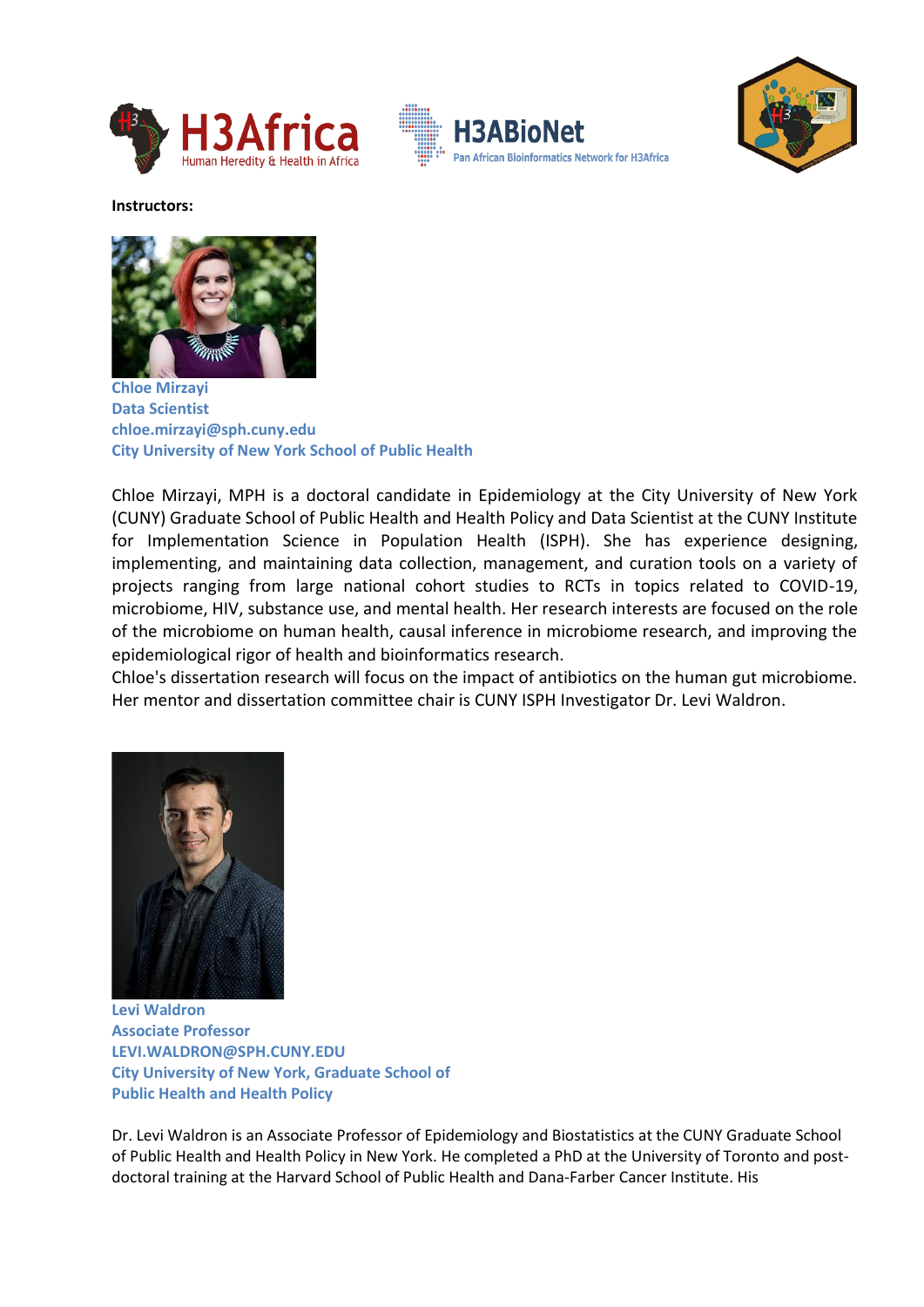





methodological research interests focus on creating well-documented and user-friendly methods, data structures, and databases to make publicly available genomics and human microbiome data more valuable and widely used to alleviate the burden of disease.https://waldronlab.io



**Sean Davis Professor [seandavi@gmail.com](mailto:seandavi@gmail.com) University of Colorado Anschutz School of Medicine**

I received my B.S. in [Mechanical and Aerospace Engineering](https://mae.princeton.edu/) from [Princeton University,](https://www.princeton.edu/) my M.D. and Ph.D. from the University of Pittsburgh in the Schools of [Medicine](https://www.medschool.pitt.edu/) and [Public Health](https://www.publichealth.pitt.edu/) (thesis advisor, [Dr. Daniel Weeks,](https://www.publichealth.pitt.edu/home/directory/daniel-e-weeks) [Human Genetics\)](https://www.publichealth.pitt.edu/hugen), respectively. [Childrens Hospital and Regional Medical](https://www.seattlechildrens.org/)  [Center](https://www.seattlechildrens.org/) was where I completed my residency in Pediatrics, followed by pediatric hematology/oncology training in the [Johns Hopkins School of Medicine/](https://www.hopkinsmedicine.org/)National Cancer Institute [joint fellowship](https://www.hopkinsmedicine.org/kimmel_cancer_center/education_training/fellowships/pediatric_hematology_oncology/index.html)



**Benjamin Haibe-Kains Associate Professor [benjamin.haibe.kains@utoronto.ca](mailto:benjamin.haibe.kains@utoronto.ca) Department of Medical Biophysics, Faculty of Medicine, University of Toronto**

Dr. Benjamin Haibe-Kains is a Senior Scientist at the Princess Margaret Cancer Centre (PM), University Health Network, and Associate Professor in the Medical Biophysics department of the University of Toronto. Dr. Haibe-Kains earned his PhD in Bioinformatics at the Université Libre de Bruxelles (Belgium). Supported by a Fulbright Award, he did his postdoctoral fellowship at the Dana-Farber Cancer Institute and Harvard School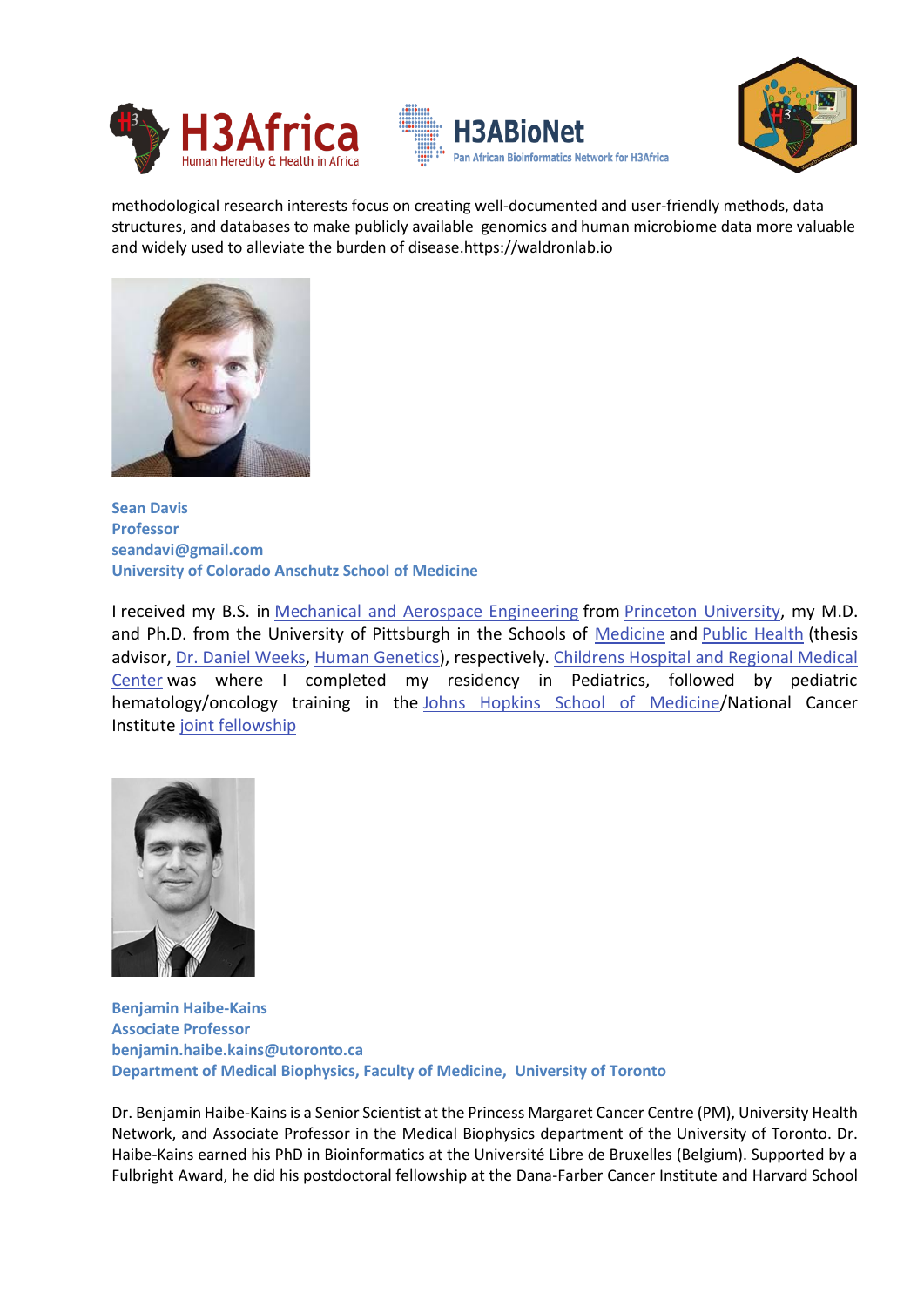





of Public Health (USA). Dr. Haibe-Kains' research focuses on the integration of high-throughput data from various sources to simultaneously analyze multiple facets of carcinogenesis. Dr. Haibe-Kains' team is analyzing large-scale radiological and (pharmaco)genomic datasets to develop new prognostic and predictive models to improve cancer care.

## **Support team**

If you have specific questions about the courses, please email Francis Agamah [\(agmfra001@myuct.ac.za/](mailto:agmfra001@myuct.ac.za/) [francis.agamah@uct.ac.za\)](mailto:francis.agamah@uct.ac.za), Verena Ras [\(verena.ras@uct.ac.za\)](mailto:verena.ras@uct.ac.za), Paballo Chauke[\(Paballo.Chauke@uct.ac.za\)](mailto:Paballo.Chauke@uct.ac.za)

**Keywords:** Bioinformatics, Epidemiology, study design, causal inference, BioConductor packages

**Skill level of training:** Intermediate

**Language:** The course and materials are offered in English

**Credential awarded:** Meeting participant will receive a workshop certificate

**Type of training:** Online

**Venue of workshop:** Virtual workshop hosted on Zoom

**Workshop organizers:** BioConductor, H3Africa, and H3ABioNet

**Registration opens: 9 th April 2021**

**Registration closes: 22 nd April 2021**

**Notification date: 23rd April 2021**

**Link to the application form: <https://htraindb.h3abionet.org/node/2935>**

**Workshop Sponsors:** H3Africa, H3ABioNet*,* Bioconductor

#### **Intended Audience:**

The course is designed for biomedical research graduate students (master, PhD), early-stage researchers, and bioinformaticians who would like to build their capacity in data analysis using Bioconductor resources and are familiar with R syntax and using RStudio.

#### **Syllabus and Tools:**

R statistical software Bioconductor packages

#### **Prerequisites:**

- ❖ Computer with stable internet connection
- ❖ Basic knowledge of R syntax [\(https://www.youtube.com/watch?v=\\_V8eKsto3Ug](https://www.youtube.com/watch?v=_V8eKsto3Ug) ) and using RStudio